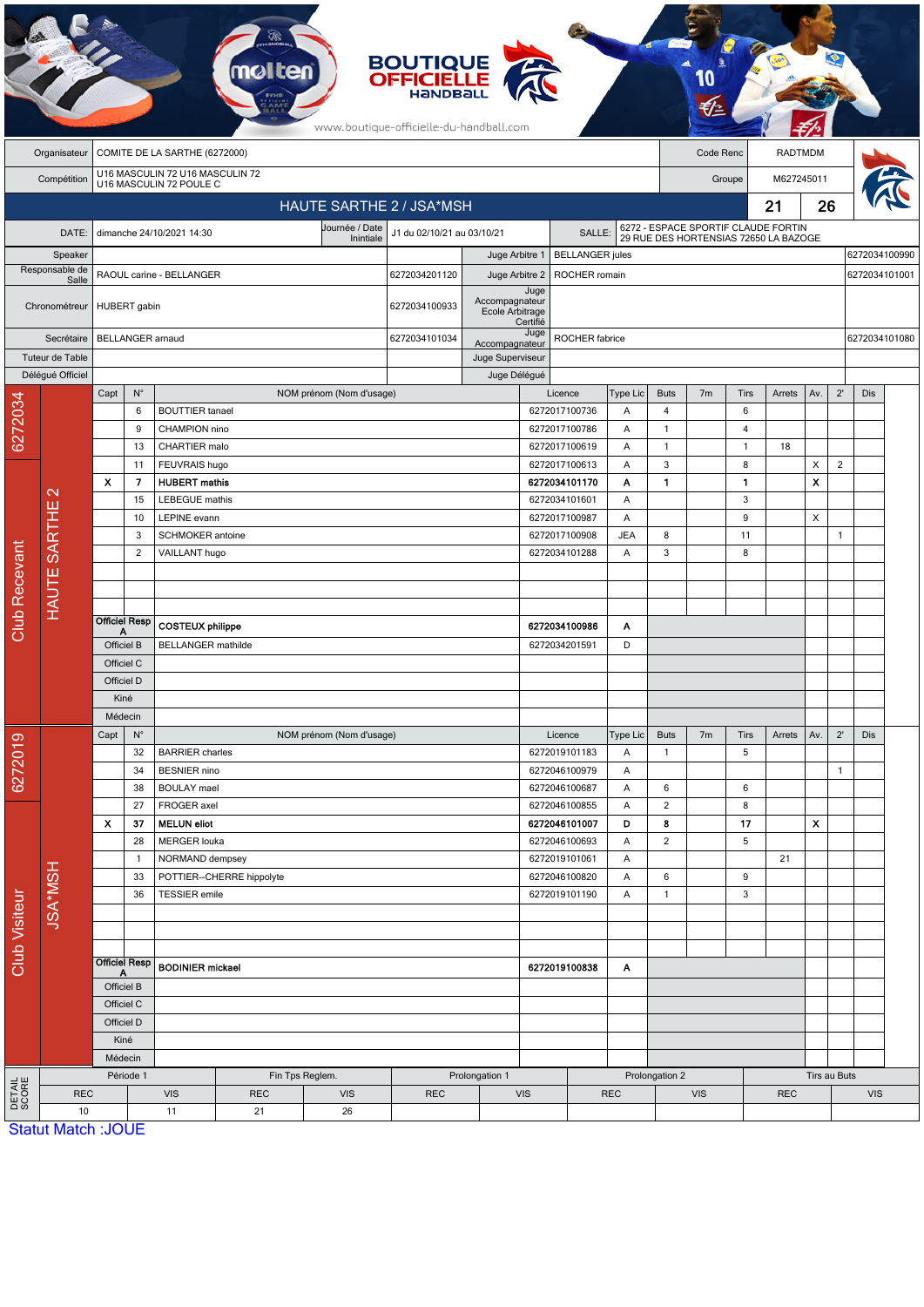|                |                        |    | Organisateur   COMITE DE LA SARTHE (6272000)                               |                      |                        |     |                                                           | Code Renc                                                          |    | RADTMDM |  |
|----------------|------------------------|----|----------------------------------------------------------------------------|----------------------|------------------------|-----|-----------------------------------------------------------|--------------------------------------------------------------------|----|---------|--|
|                | Compétition            |    | U16 MASCULIN 72 U16 MASCULIN 72<br>U16 MASCULIN 72 POULE C                 | M627245011<br>Groupe |                        |     |                                                           |                                                                    |    |         |  |
|                |                        |    | <b>HAUTE SARTHE 2 / JSA*MSH</b>                                            |                      |                        |     |                                                           |                                                                    | 21 | 26      |  |
|                |                        |    |                                                                            | Déroulé du Match     |                        |     |                                                           |                                                                    |    |         |  |
|                |                        |    |                                                                            |                      |                        |     |                                                           | Action                                                             |    |         |  |
|                |                        |    | <b>PERIODE 1</b>                                                           | Temps<br>24:57       | Score<br>$10 - 11$     | Tır | Tir JV N°27 FROGER axel                                   |                                                                    |    |         |  |
| Temps          | Score                  |    | Action                                                                     | 25:00                | $10 - 11$              |     |                                                           | Arrêt JR N°13 CHARTIER malo                                        |    |         |  |
| 00:25<br>00:44 | $00 - 00$<br>$00 - 01$ |    | Tir JR N°10 LEPINE evann<br>But JV N°37 MELUN eliot                        |                      |                        |     |                                                           | <b>PERIODE 2</b>                                                   |    |         |  |
| 01:07          | $00 - 01$              |    | Tir JV N°33 POTTIER--CHERRE hippolyte                                      | Temps                | Score                  |     |                                                           | Action                                                             |    |         |  |
| 01:56          | $00 - 02$              |    | But JV N°33 POTTIER--CHERRE hippolyte                                      | 25:30                | $10 - 11$              | Шr  | Tir JV N°37 MELUN eliot                                   |                                                                    |    |         |  |
| 02:27<br>02:38 | $00 - 02$<br>$00 - 03$ |    | Tir JR N°10 LEPINE evann<br>But JV N°38 BOULAY mael                        | 25:45<br>26:04       | $10 - 11$<br>$10 - 11$ | Пr  | Tir JV N°32 BARRIER charles<br>Tir JR N°11 FEUVRAIS hugo  |                                                                    |    |         |  |
| 03:14          | $00 - 03$              |    | Tir JV N°27 FROGER axel                                                    | 26:06                | $10 - 11$              |     |                                                           | Arrêt JV N°1 NORMAND dempsey                                       |    |         |  |
| 03:29          | $01 - 03$              |    | But JR N°11 FEUVRAIS hugo                                                  | 26:18                | $10 - 12$              |     | But JV N°37 MELUN eliot                                   |                                                                    |    |         |  |
| 03:45<br>04:22 | $01 - 04$<br>$01 - 04$ |    | But JV N°37 MELUN eliot<br>Tir JR N°10 LEPINE evann                        | 26:40<br>26:59       | $11 - 12$<br>$11 - 12$ |     |                                                           | <b>But JR N°3 SCHMOKER antoine</b><br>Arrêt JR N°13 CHARTIER malo  |    |         |  |
| 04:40          | $01 - 04$              |    | Tir JV N°33 POTTIER--CHERRE hippolyte                                      | 27:04                | $11 - 12$              |     | Tir JV N°32 BARRIER charles                               |                                                                    |    |         |  |
| 05:04          | $02 - 04$              |    | But JR N°9 CHAMPION nino                                                   | 27:14                | $11 - 13$              |     | But JV N°28 MERGER louka                                  |                                                                    |    |         |  |
| 05:38<br>05:42 | $02 - 04$<br>$02 - 04$ |    | Tir JV N°32 BARRIER charles<br>Arrêt JR N°13 CHARTIER malo                 | 27:45<br>28:28       | $11 - 14$<br>$11 - 14$ |     | But JV N°32 BARRIER charles<br>Tir JR N°15 LEBEGUE mathis |                                                                    |    |         |  |
| 05:53          | $02 - 04$              |    | Tir JV N°37 MELUN eliot                                                    | 28:31                | $11 - 14$              |     |                                                           | Arrêt JV N°1 NORMAND dempsey                                       |    |         |  |
| 06:16          | $03 - 04$              |    | But JR N°6 BOUTTIER tanael                                                 | 28:42                | $11 - 14$              |     | Tir JR N°2 VAILLANT hugo                                  |                                                                    |    |         |  |
| 07:01          | $03 - 04$              |    | Tir JV N°27 FROGER axel<br>Arrêt JR N°13 CHARTIER malo                     | 28:46                | $11 - 14$              |     |                                                           | Arrêt JV N°1 NORMAND dempsey                                       |    |         |  |
| 07:05<br>07:18 | $03 - 04$<br>$03 - 04$ |    | Arrêt JV N°1 NORMAND dempsey                                               | 28:52<br>29:06       | $11 - 15$<br>$11 - 15$ |     | But JV N°37 MELUN eliot<br>Tir JR N°2 VAILLANT hugo       |                                                                    |    |         |  |
| 08:16          | $03 - 04$              |    | Arrêt JV N°1 NORMAND dempsey                                               | 29:09                | $11 - 15$              |     |                                                           | Arrêt JV N°1 NORMAND dempsey                                       |    |         |  |
| 08:31          | $04 - 04$              |    | But JR N°6 BOUTTIER tanael                                                 | 29:15                | $11 - 16$              |     | But JV N°28 MERGER louka                                  |                                                                    |    |         |  |
| 09:01<br>10:33 | $04 - 05$<br>$04 - 06$ |    | But JV N°27 FROGER axel<br>But JV N°33 POTTIER--CHERRE hippolyte           | 29:37<br>30:05       | $12 - 16$<br>$12 - 16$ | Шr  | Tir JV N°37 MELUN eliot                                   | <b>But JR N°3 SCHMOKER antoine</b>                                 |    |         |  |
| 11:36          | $04 - 06$              |    | Arrêt JR N°13 CHARTIER malo                                                | 30:14                | $12 - 16$              |     |                                                           | Avertissement JR N°11 FEUVRAIS hugo                                |    |         |  |
| 11:49          | $05 - 06$              |    | <b>But JR N°7 HUBERT mathis</b>                                            | 30:27                | $12 - 16$              | 2.  |                                                           | 2MN JR N°11 FEUVRAIS hugo                                          |    |         |  |
| 12:08<br>12:24 | $05 - 06$<br>$06 - 06$ |    | Tir JV N°37 MELUN eliot<br><b>But JR N°3 SCHMOKER antoine</b>              | 30:43<br>31:08       | $12 - 17$<br>$12 - 17$ |     | But JV N°38 BOULAY mael                                   | Tir JR N°3 SCHMOKER antoine                                        |    |         |  |
| 12:42          | $06 - 07$              |    | But JV N°37 MELUN eliot                                                    | 31:48                | $13 - 17$              |     | <b>But JR N°2 VAILLANT hugo</b>                           |                                                                    |    |         |  |
| 13:23          | $06 - 07$              |    | Tir JR N°9 CHAMPION nino                                                   | 32:07                | $13 - 17$              |     | Tir JV N°37 MELUN eliot                                   |                                                                    |    |         |  |
| 13:39<br>14:00 | $06 - 07$<br>$06 - 07$ |    | Arrêt JR N°13 CHARTIER malo<br>Tir JR N°11 FEUVRAIS hugo                   | 32:10<br>32:15       | $13 - 17$<br>$13 - 17$ |     | Tir JV N°28 MERGER louka                                  | Arrêt JR N°13 CHARTIER malo                                        |    |         |  |
| 14:04          | $06 - 07$              |    | Arrêt JV N°1 NORMAND dempsey                                               | 32:18                | $13 - 17$              |     |                                                           | Arrêt JR N°13 CHARTIER malo                                        |    |         |  |
| 14:45          | $06 - 07$              |    | Arrêt JR N°13 CHARTIER malo                                                | 32:21                | $13 - 17$              |     |                                                           | Tir JR N°3 SCHMOKER antoine                                        |    |         |  |
| 14:49<br>15:28 | $06 - 07$<br>$06 - 08$ |    | Tir JV N°36 TESSIER emile<br>But JV N°38 BOULAY mael                       | 32:24<br>32:39       | $13 - 17$<br>$13 - 17$ | Пr  | Tir JV N°28 MERGER louka                                  | Arrêt JV N°1 NORMAND dempsey                                       |    |         |  |
| 16:17          | $06 - 08$              |    | Arrêt JV N°1 NORMAND dempsey                                               | 32:42                | $13 - 17$              |     |                                                           | Arrêt JR N°13 CHARTIER malo                                        |    |         |  |
| 16:23          | $06 - 08$              |    | Tir JR N°10 LEPINE evann                                                   | 32:49                | $13 - 17$              |     | Tir JR N°2 VAILLANT hugo                                  |                                                                    |    |         |  |
| 16:36<br>16:41 | $06 - 08$<br>$06 - 08$ |    | Arrêt JR N°13 CHARTIER malo<br>Tir JV N°37 MELUN eliot                     | 32:55<br>33:13       | $13 - 17$<br>$13 - 17$ | ш   | Temps Mort d'Equipe Visiteur<br>Tir JV N°27 FROGER axel   |                                                                    |    |         |  |
| 17:03          | $06 - 08$              |    | Tir JR N°9 CHAMPION nino                                                   | 33:17                | $13 - 17$              |     |                                                           | Arrêt JR N°13 CHARTIER malo                                        |    |         |  |
| 17:06          | $06 - 08$              |    | Arrêt JV N°1 NORMAND dempsey                                               | 33:37                | $14 - 17$              | . . | But JR N°11 FEUVRAIS hugo                                 |                                                                    |    |         |  |
| 17:36<br>17:53 | $06 - 08$<br>$07 - 08$ |    | Tir JV N°37 MELUN eliot<br><b>But JR N°3 SCHMOKER antoine</b>              | 33:55<br>34:15       | $14 - 18$<br>$14 - 18$ |     | Tir JR N°10 LEPINE evann                                  | But JV N°33 POTTIER--CHERRE hippolyte                              |    |         |  |
| 18:03          | $07 - 09$              |    | But JV N°36 TESSIER emile                                                  | 34:18                | $14 - 18$              |     |                                                           | Arrêt JV N°1 NORMAND dempsey                                       |    |         |  |
| 18:21          | $07 - 09$              |    | Tir JR N°15 LEBEGUE mathis                                                 | 34:37                | $15 - 18$              |     | <b>But JR N°6 BOUTTIER tanael</b>                         |                                                                    |    |         |  |
| 18:23<br>18:29 | $07 - 09$<br>$07 - 09$ |    | Arrêt JV N°1 NORMAND dempsey<br>Arrêt JR N°13 CHARTIER malo                | 34:58<br>35:17       | $15 - 19$<br>$15 - 19$ |     | But JV N°27 FROGER axel<br>Tir JR N°11 FEUVRAIS hugo      |                                                                    |    |         |  |
| 18:34          | $07 - 09$              |    | Tir JV N°28 MERGER louka                                                   | 35:42                | $16 - 19$              |     |                                                           | But JR N°3 SCHMOKER antoine                                        |    |         |  |
| 18:50          | $07 - 09$              |    | Tir JR N°10 LEPINE evann                                                   | 35:45                | $16 - 19$              |     | Temps Mort d'Equipe Visiteur                              |                                                                    |    |         |  |
| 18:53<br>19:08 | $07 - 09$<br>$07 - 09$ | AR | Arrêt JV N°1 NORMAND dempsey                                               | 36:00<br>36:10       | $16 - 19$<br>$16 - 19$ |     | Tir JV N°27 FROGER axel                                   |                                                                    |    |         |  |
| 19:14          | $07 - 09$              |    | Tir JR N°15 LEBEGUE mathis<br>Arrêt JV N°1 NORMAND dempsey                 | 36:23                | $16 - 19$              |     | Tir JR N°6 BOUTTIER tanael                                | Arrêt JR N°13 CHARTIER malo                                        |    |         |  |
| 19:17          | $07 - 09$              |    | Arrêt JR N°13 CHARTIER malo                                                | 36:25                | $16 - 19$              |     |                                                           | Arrêt JV N°1 NORMAND dempsey                                       |    |         |  |
| 19:24          | $07 - 09$<br>$07 - 09$ |    | Tir JV N°32 BARRIER charles<br>Tir JR N°9 CHAMPION nino                    | 36:38<br>36:59       | $17 - 19$<br>$17 - 19$ |     | Tir JV N°36 TESSIER emile                                 | But JR N°3 SCHMOKER antoine                                        |    |         |  |
| 20:00<br>20:03 | $07 - 09$              | AR | Arrêt JV N°1 NORMAND dempsey                                               | 37:01                | $17 - 19$              |     |                                                           | Arrêt JR N°13 CHARTIER malo                                        |    |         |  |
| 20:29          | $07 - 09$              |    | Tir JR N°10 LEPINE evann                                                   | 37:39                | $17 - 20$              |     | But JV N°37 MELUN eliot                                   |                                                                    |    |         |  |
| 20:35          | $07 - 09$              |    | Arrêt JV N°1 NORMAND dempsey                                               | 38:11                | $18 - 20$              |     |                                                           | <b>But JR N°3 SCHMOKER antoine</b>                                 |    |         |  |
| 20:40<br>20:56 | $08 - 09$<br>$08 - 10$ |    | <b>But JR N°2 VAILLANT hugo</b><br>But JV N°33 POTTIER--CHERRE hippolyte   | 38:40<br>39:39       | $18 - 20$<br>$18 - 20$ |     | Tir JR N°11 FEUVRAIS hugo                                 | Tir JR N°3 SCHMOKER antoine                                        |    |         |  |
| 21:04          | $08 - 10$              |    | <b>Temps Mort d'Equipe Recevant</b>                                        | 39:55                | $18 - 20$              |     | Tir JR N°10 LEPINE evann                                  |                                                                    |    |         |  |
| 21:16          | $09 - 10$              |    | But JR N°2 VAILLANT hugo                                                   | 39:58                | $18 - 20$              |     |                                                           | Arrêt JV N°1 NORMAND dempsey                                       |    |         |  |
| 21:36<br>21:58 | $10 - 10$<br>$10 - 10$ |    | But JR N°6 BOUTTIER tanael<br>Avertissement JR N°10 LEPINE evann           | 40:11<br>41:10       | $18 - 21$<br>$18 - 21$ | 21  |                                                           | But JV N°33 POTTIER--CHERRE hippolyte<br>2MN JR N°11 FEUVRAIS hugo |    |         |  |
| 22:39          | $10 - 10$              |    | Tir JR N°10 LEPINE evann                                                   | 41:36                | $18 - 21$              |     |                                                           | Avertissement JR N°7 HUBERT mathis                                 |    |         |  |
| 22:41          | $10 - 10$              |    | Arrêt JV N°1 NORMAND dempsey                                               | 41:44                | $18 - 22$              |     | But JV N°37 MELUN eliot                                   |                                                                    |    |         |  |
| 23:11<br>23:38 | $10 - 11$<br>$10 - 11$ |    | But JV N°33 POTTIER--CHERRE hippolyte<br>Avertissement JV N°37 MELUN eliot | 42:29<br>42:53       | $18 - 22$<br>$18 - 23$ | 21  | 2MN JV N°34 BESNIER nino<br>But JV N°38 BOULAY mael       |                                                                    |    |         |  |
| 23:52          | $10 - 11$              |    | Tir JR N°11 FEUVRAIS hugo                                                  | 43:24                | $19 - 23$              |     | But JR N°13 CHARTIER malo                                 |                                                                    |    |         |  |
| 24:17          | $10 - 11$              |    | Arrêt JR N°13 CHARTIER malo                                                | 44:27                | $19 - 24$              |     | But JV N°37 MELUN eliot                                   |                                                                    |    |         |  |
| 24:31          | $10 - 11$              |    | Tir JV N°37 MELUN eliot                                                    | 45:03<br>45:24       | $19 - 24$<br>$19 - 24$ | ш.  | Tir JR N°2 VAILLANT hugo                                  | Temps Mort d'Equipe Recevant                                       |    |         |  |
|                |                        |    |                                                                            |                      |                        |     |                                                           |                                                                    |    |         |  |